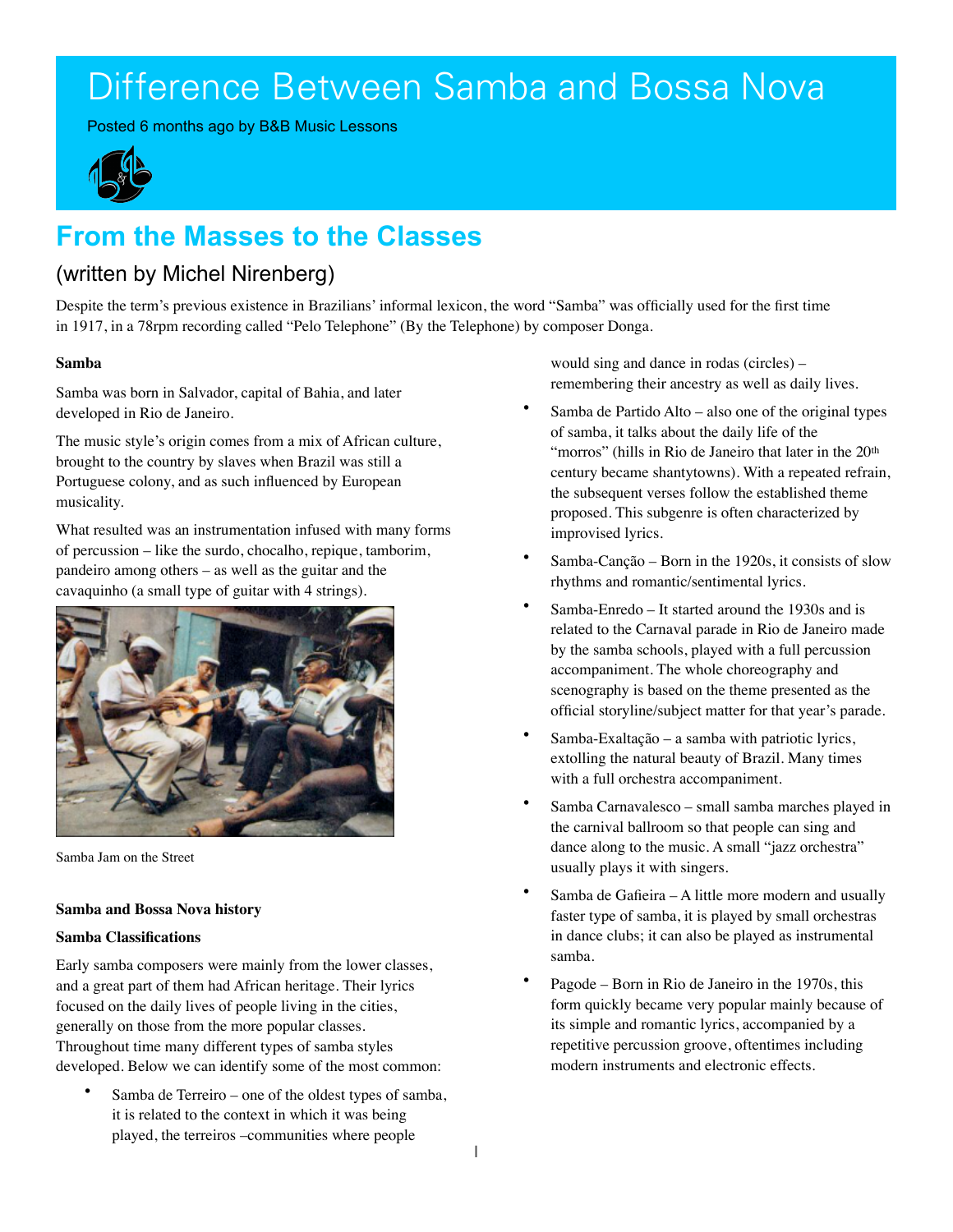

Getting Ready to Samba in Brazil

Despite this being a simplified approach towards defining Samba, these styles create a portrait of the genre through some of the samba types that we can still actively find nowadays. One of the most famous samba musicians of all times, who helped spread and popularize the style, both in the S and in Brazil, was Carmen Miranda. In the late 1930s Hollywood hired Miranda, a great Portuguese singer that grew up in Rio de Janeiro to represent Brazil's national style abroad. Despite her enormous success, she faced many critics who accused her of selling herself to America, and not actually representing the real samba. However, today she is considered one of the most important samba icons.

#### **The Birth of the Bossa Nova**



Bossa Nova and the Guitar

For most critics, Bossa Nova's official debut year was 1959 with the release of the LP Chega de Saudade, by João Gilberto. Differently from Samba this musical style came from the elites. Following the "Golden Years" of the fifties post World War Two, young upper middle class musicians started to gather in the neighborhoods of Copacabana and Ipanema in Rio de Janeiro seeking something new. They believed that Brazil could influence the world with its culture and seeked to internationalize Brazilian music.

Bossa Nova Characteristics

- The development of spoken song many songs had romantic lyrics, and used very light singing instead of the "big voice" from samba.
- The glorification of natural landscapes and elaborated lyrics – the movement started in Rio de Janeiro, a city where there are so many wonderful natural monuments that it's hard to count. With elaborated lyrics, composers declared their love for the city (as well as for the carioca women).
- The richness of its instrumentation  $-$  many groups used instruments like the cello and the flute in their official ensemble, as well as piano, acoustic guitar and bass, and sometimes backing choirs.
- The use of very light percussion Contrary to techniques used in Samba, percussion features as a light musical accessory, instead of the main groove instrument.
- The strong influence of American Jazz many partnerships were made by Brazilian and American composers. The most famous and probably most successful was between João Gilberto and the saxophonist Stan Getz. However, some of Bossa Nova's creators criticized this influence, arguing that the impact should exist only as a detail, instead of a mainstream approach.